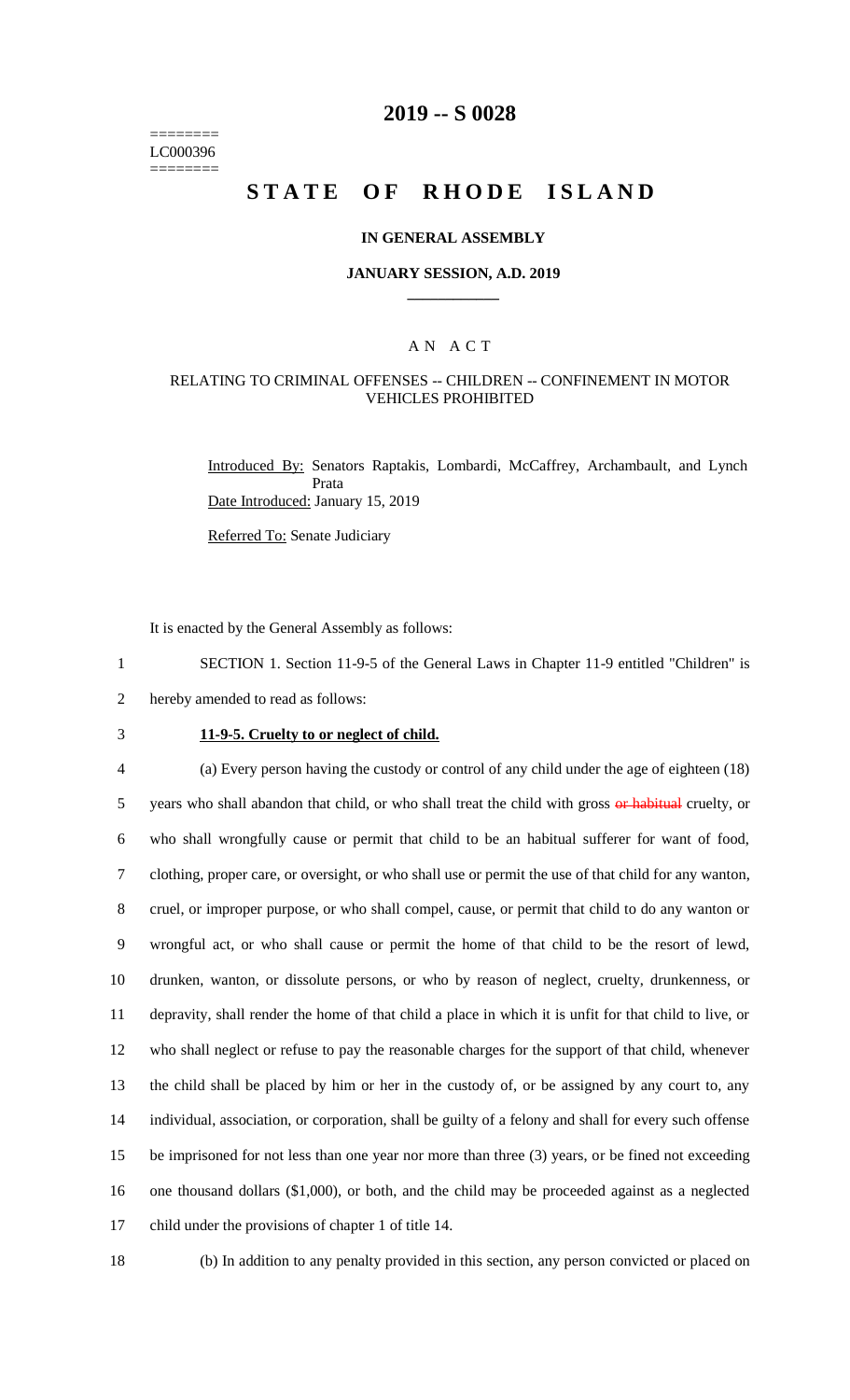probation for this offense may be required to receive psychosociological counseling in child growth, care and development as a part of that sentence or probation. For purposes of this section, and in accordance with § 40-11-15, a parent or guardian practicing his or her religious beliefs which differ from general community standards who does not provide specified medical treatment for a child shall not, for that reason alone, be considered an abusive or negligent parent or guardian; provided, the provisions of this section shall not: (1) exempt a parent or guardian from having committed the offense of cruelty or neglect if the child is harmed under the provisions of (a) above; (2) exempt the department from the provisions of § 40-11-5; or (3) prohibit the department from filing a petition, pursuant to the provisions of § 40-11-15, for medical services for a child, where his or her health requires it.

 SECTION 2. Section 31-22-22.1 of the General Laws in Chapter 31-22 entitled "Miscellaneous Rules" is hereby repealed.

#### **31-22-22.1. Child passenger protection -- Warnings of hazard and risk.**

(a) All law enforcement officers in this state are authorized to provide a verbal warning to

any person who shall be deemed to have left a child under the age of seven (7) unattended in a

motor vehicle. The warning shall apprise the offending person of the dangers of this practice

17 including, but not limited to, the risk of kidnapping and/or abduction, and the dangers which may

result from the accumulation of excessive temperatures within the motor vehicle.

(b) No fine or sanction shall be imposed for a violation of this section, other than a verbal

20 warning, and no record of any kind shall be maintained of the warning.

SECTION 3. This act shall take effect upon passage.

======== LC000396 ========